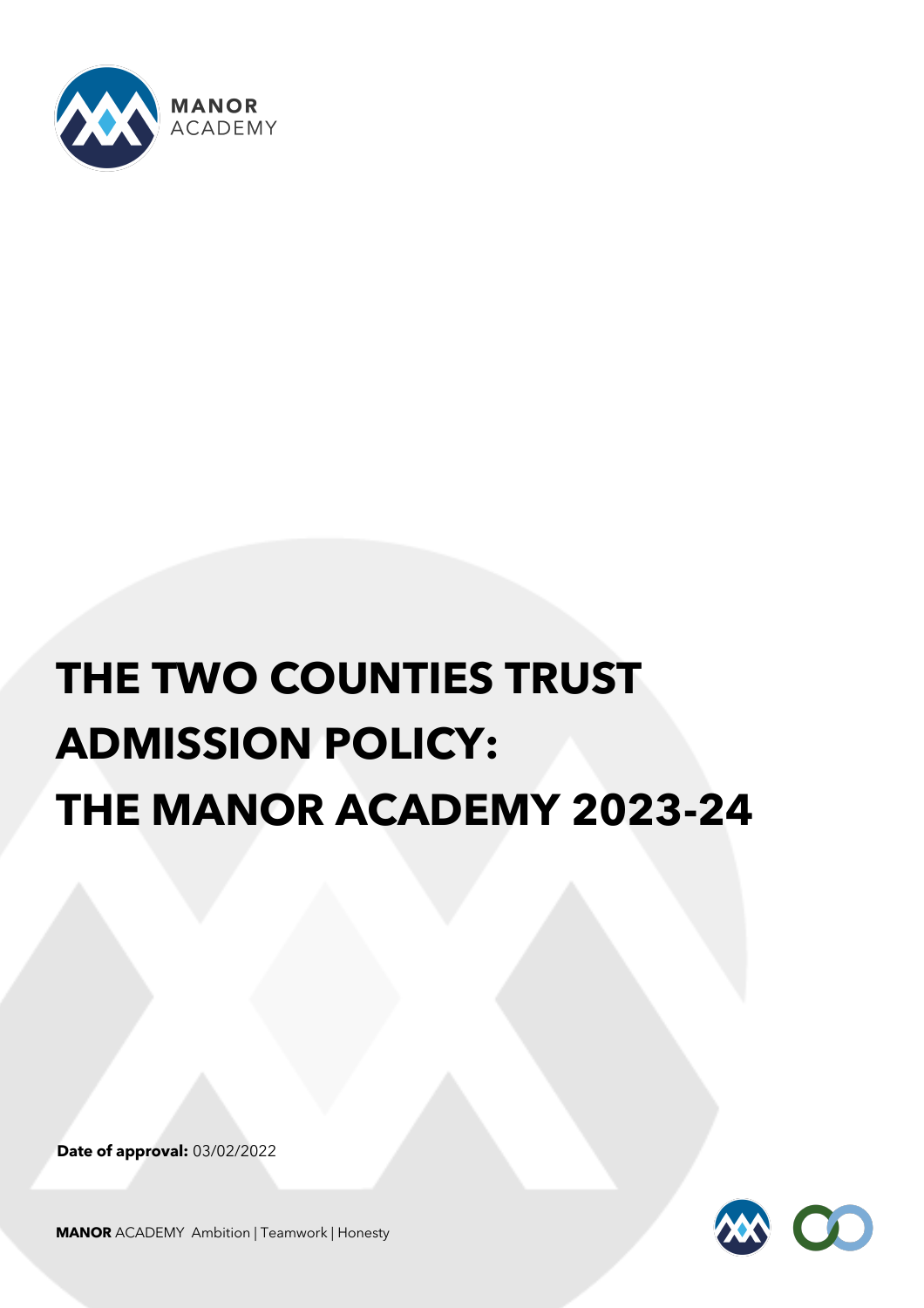The Two Counties Trust is a family of academies with a shared ethos, common values and collective goals. The Trust has a clear mission which is to transform the lives of our students and to release their potential through excellent education and the opportunity to acquire new skills. All academies within the Trust are united in their vision to rapidly improve the learning experience of their students and raise the aspirations of the local communities which they serve. The admission arrangements for our academies reflect their own local communities and their distinctive and individual academy ethos.

This policy has been written in accordance with the DfE's Schools Admission Code (September 2021).

The Two Counties Trust is the Admissions Authority for all academies within is the Trust, who have determined that all admissions for entry into 2023/24 will be co-ordinated through the Local Authority's co-ordinated admission arrangements.

# **1. Application Process**

Parents/Carers of Year 6 children should apply for a place within one of our academies either online via the home Local Authority's website or on the home Local Authority's Common Application Form (CAF), which must be completed and returned by 31 October to be considered as an on-time application.

All applications received by the relevant closing date will be considered first. Where there are more applications than places, these will be ordered in accordance with the approved oversubscription criteria for each academy. All late applications received after the closing date will receive the lowest priority and will be considered after those that have been received on-time. If an application is late due to exceptional circumstances a request can be made to the Trust to take those circumstances into account.

It is the legal responsibility for the Local Authority where the child resides to co-ordinate this process.

Derbyshire residents should apply through:

https://www.derbyshire.gov.uk/education/schools/school-places/apply-for-a-school-place.aspx

Nottinghamshire residents should apply through:

https://www.nottinghamshire.gov.uk/education/school-admissions

Residents outside of Derbyshire and Nottinghamshire should apply for a place through their own Local Authority.

### **2. Exceptional Circumstances**

If a change of circumstances takes place after the closing date for applications, but before all places have been ranked and allocated by the Local Authority, the exceptional circumstances may be taken into account during the allocation process. Evidence is required to support any request to consider any request to consider exceptional circumstances.

The Trust, as Admission Authority, will decide if the change of circumstances is 'exceptional'.

### **3. Decisions**

All decisions about admissions will be made using this policy and relevant oversubscription criteria for each academy.

All offers for normal admission round Year 7 places will be made on National Offer Day 1<sup>st</sup> March, or the next working day by the home Local Authority.

All offers for in-year places will be made within ten school days of application.

### **4. Oversubscription**

Children who have an Education, Health and Care Plan which names the academy will automatically be offered a place.

#### **If your child has an education, health and care plan, different arrangements apply and you should contact your home Local Authority.**

Priority is given to Looked After Children and all previously Looked After Children, including those children who appear (to the admission authority) to have been in state care outside of England and ceased to be in state care as a result of being adopted.

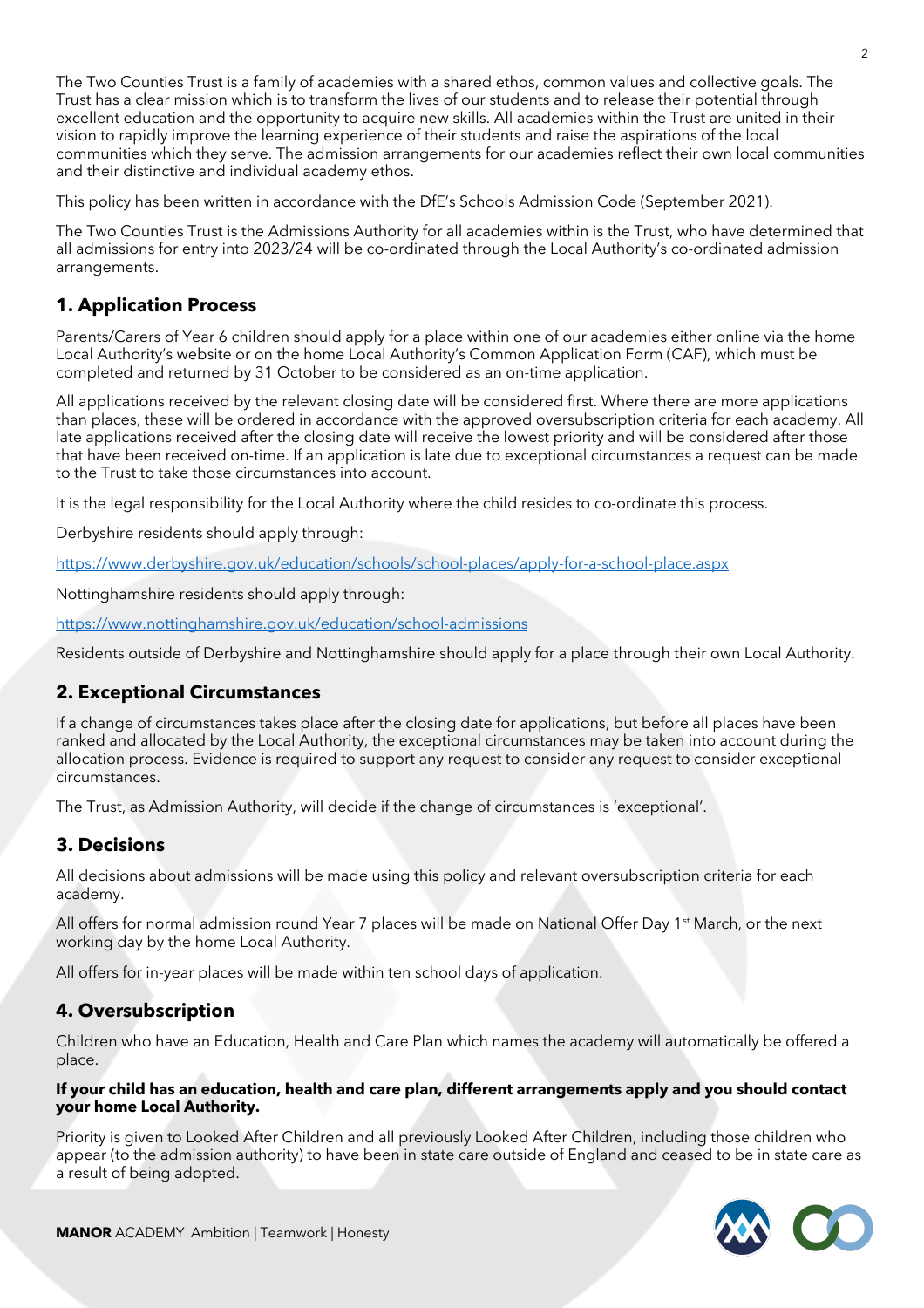*The academy may request sight of the adoption order, child arrangements order or special guardianship order together with a letter from the Local Authority that last looked after the child, confirming that they were looked after immediately prior to the order being made.* 

Other applications are then ranked in order following the academy's determined admission criteria, which is detailed in the 'oversubscription criteria' section in Appendix 1. Please note a place cannot be guaranteed for any child, even those living in an academy's normal catchment area.

#### **5. Catchment Areas**

Catchment area details are detailed in the links below or by visiting the residing authority websites.

www.nottinghamshire.gov.uk/schoolcatchments

www.derbyshire.gov.uk/education/schools/school-places/secondary-admissions/parents-guide/howto-apply/findyour-nearest-school/find-your-nearest-school.aspx

A map of our catchment area can be found on our school's website. https://www.manor.ttct.co.uk/information/admissions/

# **6. Waiting Lists**

In the event of oversubscription, the academy will operate a waiting list for all year groups. A child's place on the list will be determined by the admissions criteria. Each added child will require the list to be ranked again in line with the published oversubscription criteria.

# **7. In-Year Admissions**

All applications made outside of the normal year of entry should be made directly to the academy. If a place is available in the appropriate year group, then that will be offered. If no place is available, the application will be refused and a right of appeal offered.

### **8. Independent Admission Appeals**

Parents who have been refused a place at the academy have the right to appeal this decision to an independent panel. Parents wishing to appeal should complete the appeal form, which can be found on the academy's website. https://www.manor.ttct.co.uk/information/admissions/

Appeals will be held in line with the DfE's School Admission Appeals Code (February 2012).

# **9. Withdrawing an Offer or a Place**

The academy will not withdraw an offer of a place unless it has been offered in error, a parent/carer has not responded within a reasonable period of time, or it is established that the offer was obtained through a fraudulent or intentionally misleading application.

Following an in-year offer of a place, the admission authority requires acceptance from parents/carers within 10 school days of the offer being made.

Where an offer is withdrawn on the basis of misleading information, the application will be considered afresh, and a right of appeal offered if an offer is refused.

No academy within the Trust will withdraw a place once a child has started at the academy, except where that place was fraudulently obtained. In deciding whether to withdraw the place, the length of time that the child has been at the academy will be taken into account. Each case will be considered individually and it may be considered appropriate to withdraw the place if the child has been at the academy for less than one term.

### **10. Admission of Children outside of their Normal Age Range**

Parents may seek a place for their child outside of their normal age group. The academy anticipates that children will only be educated outside of their normal age group in very exceptional circumstances, for example where the student has missed education due to ill health. As the Admission Authority, we will make decisions on the basis of the circumstances of each case and in the best interests of the child. This will include taking into account the parent/carer's views, information about the child's academic, social and emotional development and where relevant, the views of a medical professional. When informing a parent/carer of our decision on the year group the child will be admitted to, the reasons will be clearly set out.

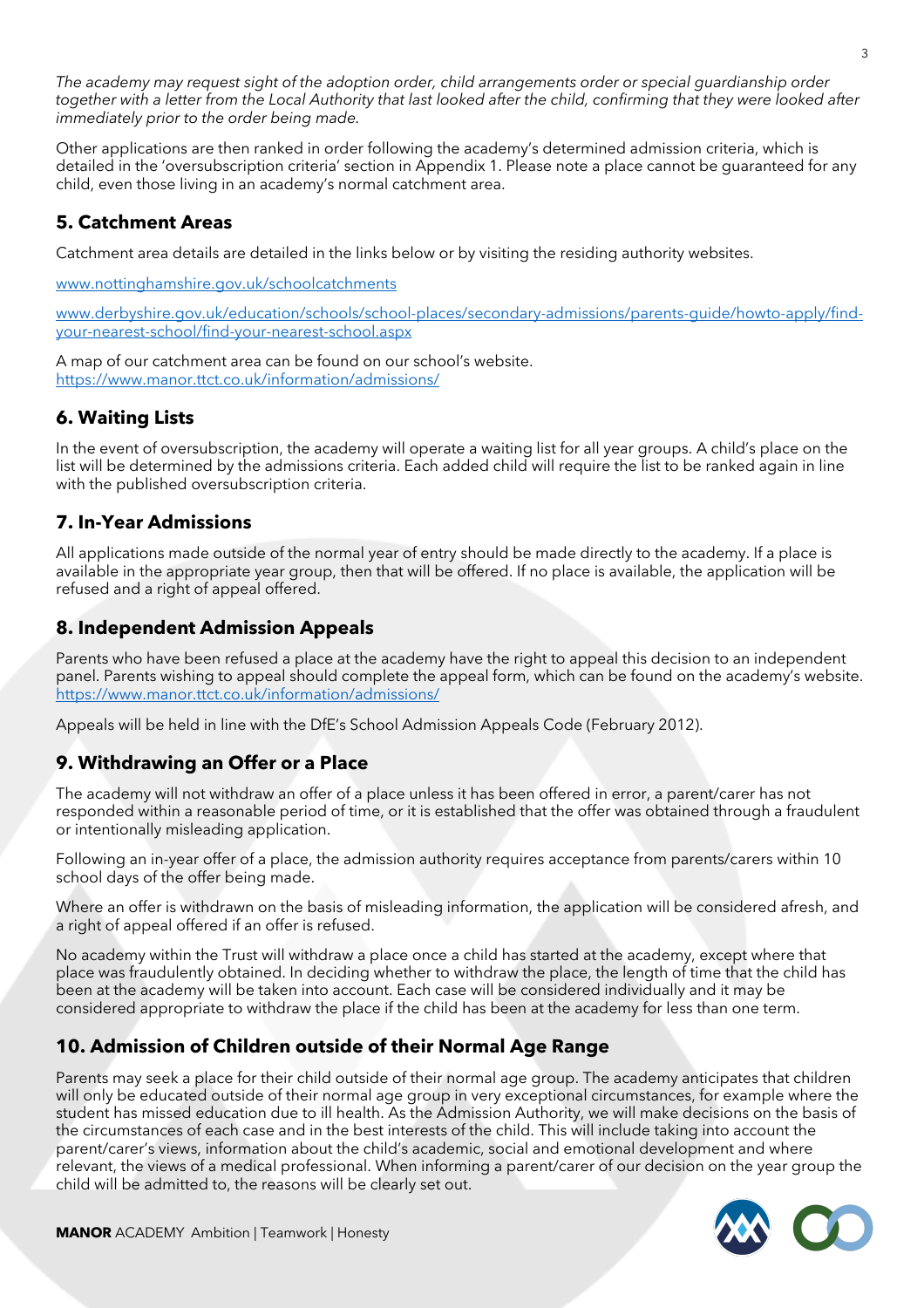To request a delayed entry, parents are requested to make an application for their child's normal age group at the usual time in accordance with this policy and at the same time submit a request for admission out of the normal age group. Further information about this process will be provided to parents upon their request for admission outside of the normal age group.

# **11. Tie Breaker**

In the event that there are two applications which cannot otherwise be separated, the allocation of a place will be by lot when names will be drawn from a hat by an independent person. This process will be independently verified.

# **12. Fair Access Protocol**

All Two Counties Trust academies participate in their Local Authority's Fair Access Protocol.

# **13. Second Applications (Further Appeals)**

Ordinarily only one application may be made for an academy per academic year. In exceptional circumstances, and at its sole discretion, the Trust may allow a further application to be made where there has been a significant and material change in the circumstances of the parent, the child or the academy.

The Trust will determine if the circumstances meet the threshold for a second application.

#### **14. Definitions**

#### **Looked After Child**

A Looked After Child is a child who is (a) in the care of a Local Authority, or (b) being provided with accommodation by a Local Authority in the exercise of their social services functions (see the definition in Section 22(1) of the Children Act 1989) at the time of making an application to a school;

Previously Looked After Children are children who were looked after but ceased to be so because they were adopted, (or became subject to a child arrangement order or special guardianship order). Children who were adopted (or subject to child arrangements orders or special guardianship orders) immediately following having been looked after and those children who appear (to the admission authority) to have been in state care outside of England and ceased to be in state care as a result of being adopted

[\*State Care - a child is regarded as having been in state care outside of England if they were in the care of or were accommodated by a public authority, a religious organisation, or any other provider of care whose sole or main purpose is to benefit society.] (i.e. charity group that benefits society) but does not include private fostering whether in England or from outside of England.

#### **Brother or sister**

The term "brother or sister" includes half brother or sister, stepbrother or sister or legally adopted child being regarded as the brother or sister living at the same home address.

#### **Residence**

For the purpose of processing a school application a single home address must be used. The child's place of residence is taken to be the parental home at which they normally reside. Where parents claim equal or dual residency, they must prioritise one address over the other, or risk the application not being processed.

The Trust may request evidence of the home address and the Trust will determine on the evidence produced if this evidence is sufficient to support the application.

Where any claimed residence arrangement is found to be false, and the child is yet to start at the allocated school, the place will be withdrawn as it will be considered obtaining the school place on fraudulent and/or or misleading grounds. In such circumstances the application will be considered afresh and determined at that time based on the correct information.

For children of UK service personnel (UK Armed Forces) and Crown Servants, a unit postal address or quartering area address that has been formally declared by an official letter will be used as the home address prior to arrival into the UK.

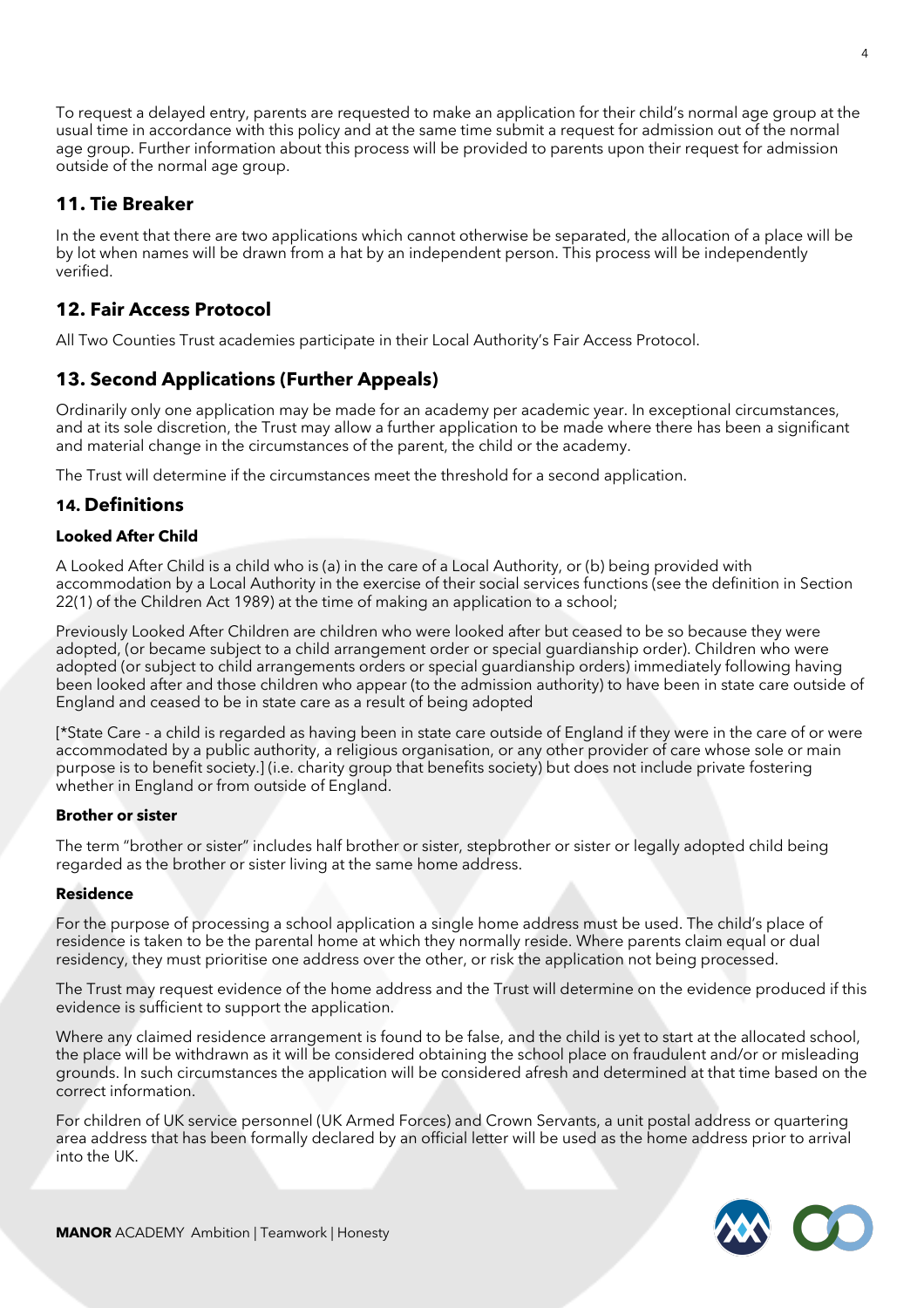#### **Measurement of Distance**

#### **Derbyshire:**

The Children's Services Department has a Geographic Information System (GIS) to measure the straight-line distance. It is measured by a standard straight-line distance calculated to within two metres. This measurement is taken from the postal address file, normally the house front door. For schools, the grid reference is taken from the postal address file and will normally be the nearest gate or entrance.

- Frederick Gent-one gate plotted
- Friesland-two gates plotted
- Heritage High- one gate plotted
- Springwell-two gates plotted
- Swanwick Hall-three gates plotted
- Wilsthorpe-three gates plotted

#### **Nottinghamshire:**

Distances are measured from the main administrative point at the school campus to an address point (using eastings and northings as defined by Ordnance Survey) to the child's home using Nottinghamshire County Council's computerised distance measuring software. In the event of two distances being equal, the County Council will measure to the next decimal point.

#### **At the time of admission**

A brother or sister (as defined in point ii) who will be in Year 7 – 11 at the time of admission.

#### **15. Post Sixteen and Sixth Form Admissions**

Academies have delegated control of their own sixth form admissions. For more information, please see the details set out in the Academy specific information below.

An admission number for 6th form must be set if external candidates are to be considered. The admission number must relate only to those being admitted to the school for the first time. It is acceptable to exceed this if demand for available courses can be met. Applications should be submitted direct to the academy and not to the Local Authority or Trust.

Young people already on roll in the academy should apply directly through the academy for a place in the 6th form.

Any applicant refused a place has the right to appeal to an independent appeal panel.

#### **16. Published Admission Number (PAN)**

The PANs for entry into 2023 in our academies for Year 7 are:

| <b>Ashfield School</b>       | 405 |
|------------------------------|-----|
| <b>Frederick Gent School</b> | 180 |
| <b>Friesland School</b>      | 225 |
| <b>Heritage High School</b>  | 200 |
| <b>Manor Academy</b>         | 240 |

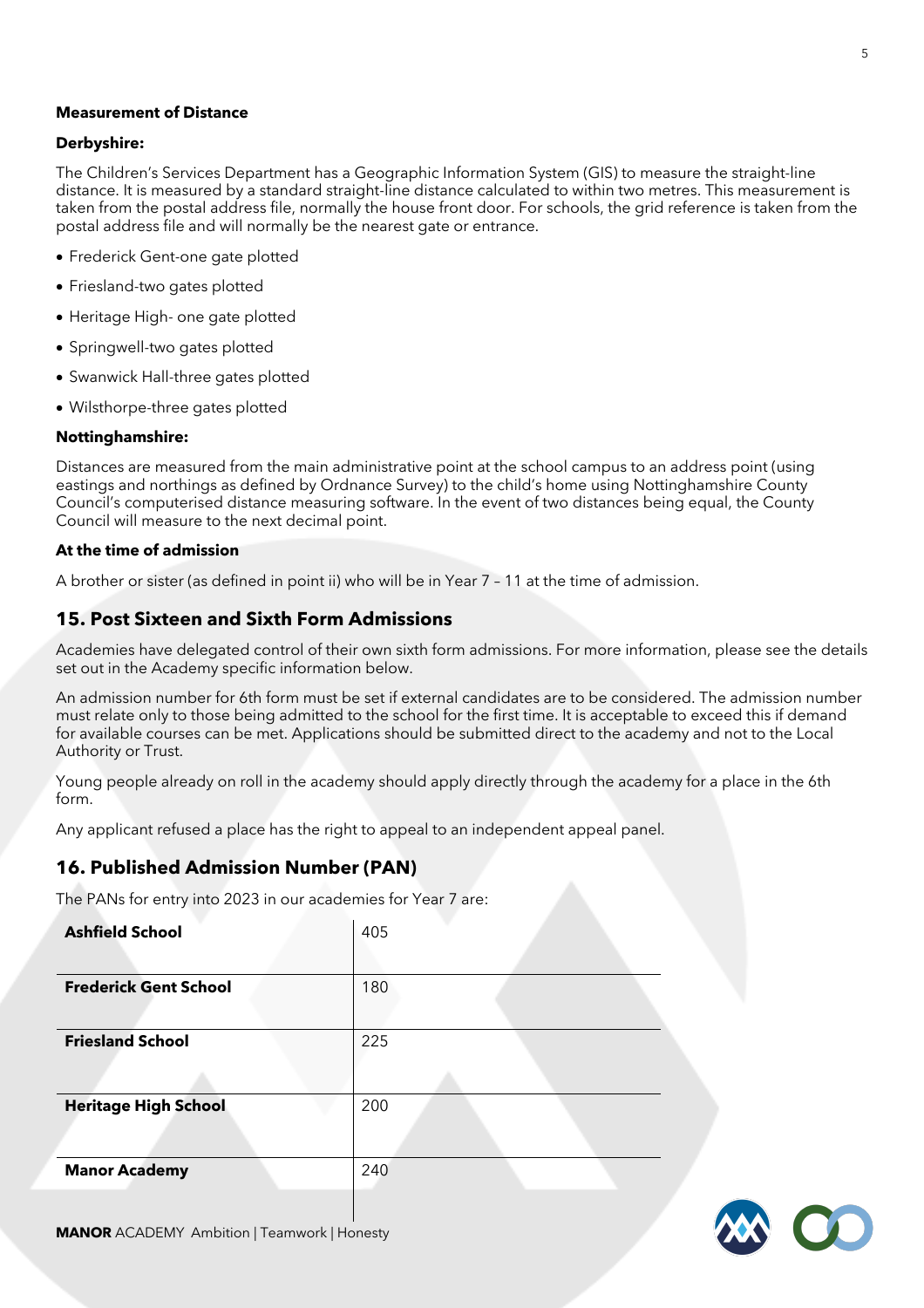| <b>Selston High School</b>          | 180 |
|-------------------------------------|-----|
| <b>Springwell Community College</b> | 180 |
| <b>Swanwick Hall School</b>         | 213 |
| <b>Wilsthorpe School</b>            | 210 |

# **17. Link / Feeder Primary Schools**

| <b>Ashfield School</b>       | The West Park Academy                                         |
|------------------------------|---------------------------------------------------------------|
|                              | Kirkby Woodhouse School                                       |
|                              | <b>Woodland View Primary School</b>                           |
|                              | Mapplewells School                                            |
|                              | Orchard School                                                |
|                              | Greenwood Primary School                                      |
|                              |                                                               |
| <b>Frederick Gent School</b> | Glebe Juniors                                                 |
|                              | Kirkstead Juniors                                             |
|                              | Leys Primary School                                           |
|                              |                                                               |
| <b>Friesland School</b>      | Ashbrook School                                               |
|                              | Cloudside Academy                                             |
|                              | <b>Draycott Community Primary</b>                             |
|                              | Firfield Primary School                                       |
|                              | Longmoor Primary School                                       |
|                              | Risley Lower Grammar Church of England<br>(VC) Primary School |
|                              | <b>Trowell CofE Primary School</b>                            |
|                              |                                                               |
| <b>Heritage High School</b>  | Barlborough Primary School                                    |
|                              | Clowne Junior School                                          |
|                              | Creswell Junior School                                        |
|                              | Hodthorpe Primary School                                      |
|                              | <b>Whitwell Primary School</b>                                |
|                              |                                                               |

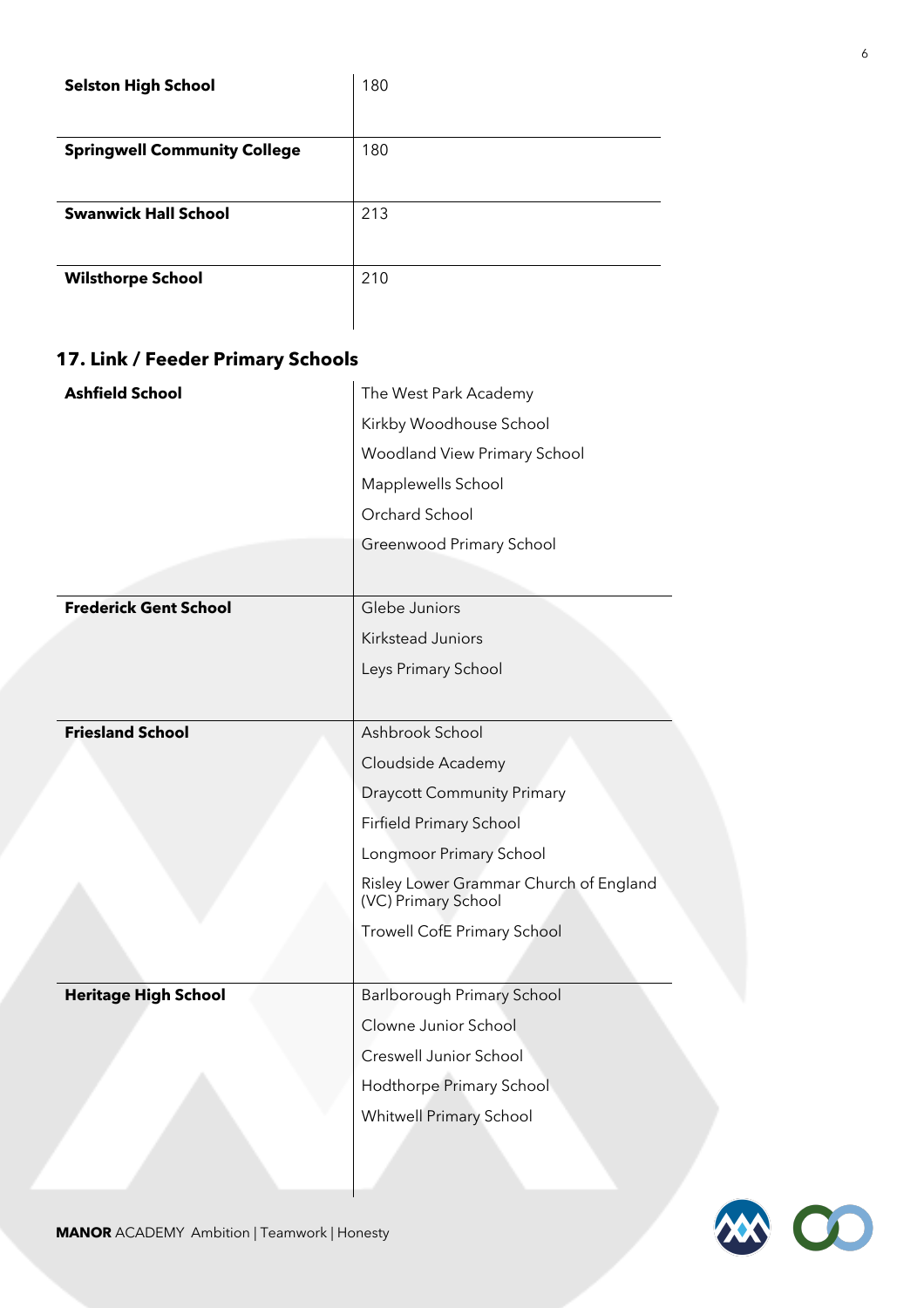| <b>Manor Academy</b>                | Northfield Primary and Nursery School             |
|-------------------------------------|---------------------------------------------------|
|                                     | St Edmunds Church of England Primary<br>School    |
|                                     | Leas Park Junior School                           |
|                                     | The Bramble Academy                               |
|                                     | Peafield Lane Academy                             |
|                                     | Farmilio Primary School                           |
|                                     |                                                   |
| <b>Selston High School</b>          | <b>Bagthorpe Primary School</b>                   |
|                                     | <b>Brinsley Primary School</b>                    |
|                                     | Holly Hill Primary and Nursery School             |
|                                     | Jacksdale Primary and Nursery School              |
|                                     | Underwood Church of England and<br>Primary School |
| <b>Springwell Community College</b> | <b>Brimington Junior School</b>                   |
|                                     | Hollingwood Primary School                        |
|                                     | Inkersall Primary School                          |
|                                     | Staveley Junior School                            |
|                                     | St Joseph's Catholic and CofE Primary<br>School   |
|                                     | Barrow Hill Primary School                        |
|                                     | Norbriggs Primary Schooll                         |
|                                     | Woodthorpe Primary School                         |
|                                     | Poolsbrook Primary School                         |
|                                     |                                                   |
| <b>Swanwick Hall School</b>         | Swanwick Primary School                           |
|                                     | Riddings Junior School                            |
|                                     | Somerlea Park Junior School                       |
|                                     | Heage Primary School                              |
|                                     | Ironville & Codnor Park Primary School            |
|                                     |                                                   |
| <b>Wilsthorpe School</b>            | Harrington Junior School                          |
|                                     | Longmoor Primary School                           |
|                                     | <b>Grange Primary School</b>                      |
|                                     | Firfield Primary School                           |
|                                     | Draycott Primary School                           |
|                                     |                                                   |



7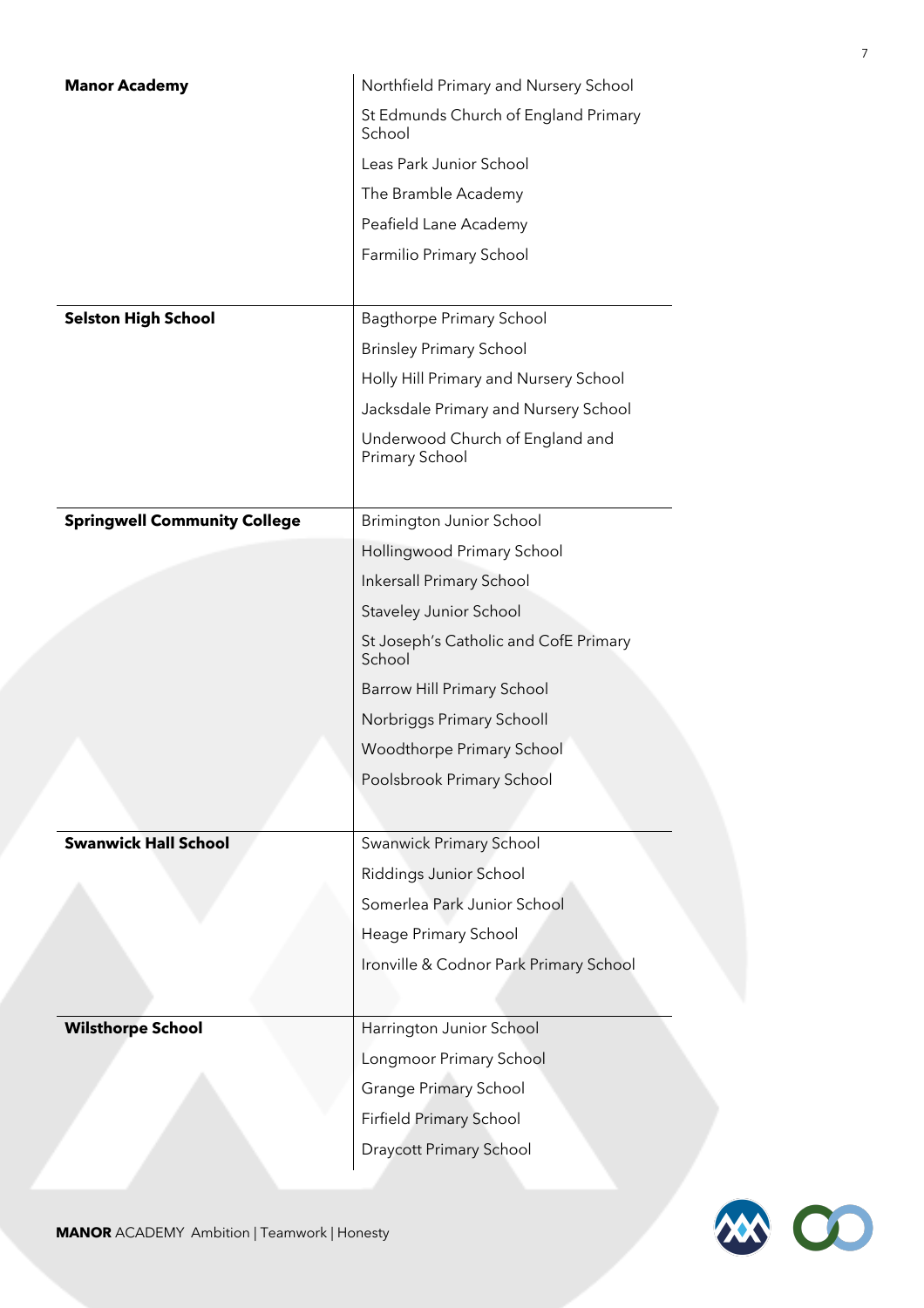# **18. Oversubscription Criteria Year 7 – 11 for The Manor Academy**

- Looked After Children and all previously Looked After Children, including those children who appear (to the admission authority) to have been in state care outside of England and ceased to be in state care as a result of being adopted.
- Children of staff in either or both of the following circumstances:
	- a) where the member of staff has been employed at the school for two or more years at the time at which the application for admission to the school is made, and/or
	- b) the member of staff is recruited to fill a vacant post where there is a demonstrable skill shortage
- Children who live in the catchment area at the closing date for admissions and who, at the time of admission, will have a brother or sister attending the academy.
- Other children who live in the catchment area at the time of application.
- Children who live outside the catchment area but who are attending one of the linked primary schools in The Manor family of schools on the closing date for applications preceding admission to secondary school and who will have a brother or sister at The Manor Academy at the time of admission.
- Children who live outside the catchment area at the time of application and who, at the time of admission, will have a brother or sister attending The Manor Academy.
- Children who live outside the catchment area but who are attending one of the linked primary schools in in the Manor family of schools on the closing date for applications to secondary school.
- Other children who live outside the catchment area

In the event of over-subscription within any criterion, preference will be given to children who live nearest to the academy as the crow flies. Within each of the criteria, priority will be given to children who live nearest to the academy as the crow flies (by straight line).

# **19. Admission to the Sixth Form including admission number for those admitted for the first time**

The maximum number of places available in the Sixth Form is 220. The Published Admission number for Year 12 and Year 13. The PAN for external candidates is 30.

Our policy is to ensure that students accepted into the Sixth Form can be placed on appropriate courses where they are likely to succeed. To facilitate this, all applicants will have a meeting with an academy member of staff to discuss the most suitable courses of study. This meeting does not form part of the admission process.

Our entry requirements are generic and indicative only. The sixth form is committed to recruiting with integrity. IAG is provided at all stages and takes into account a range of factors including GCSE score, predicted grade, actual grade and other factors.

The Sixth Form reserves the right to refuse admission to a course in some cases, even where the generic requirements are met. This is in the interests of student success.

16-19 Study Programme Requirements All our Post 16 pathways are designed to provide structure and a challenging personalised learning programme. Every student in Years 12 and will study academic or vocational qualifications that are linked to their future plans. Students who embark on a study programme who do not yet have a grade 4 or higher in Mathematics or English will be required to work towards the achievement of these qualifications as part of their programme.

The pathways that students follow will maximise progression opportunities onto the next stage of their education, employment or apprenticeship.

There are 4 pathways available in Key Stage 5:

- Kirklington a mixture of Diplomas and BTEC courses minimum grade requirements are an average grade of a 4 including English and Maths at least at grade 4.
- Athesley A mixture of A levels Grade requirements: Average grade of a 5 including English and Maths at least grade 5. (The specific entry requirements for each of the preferred courses (these will be stated in the Manor College Brochure).